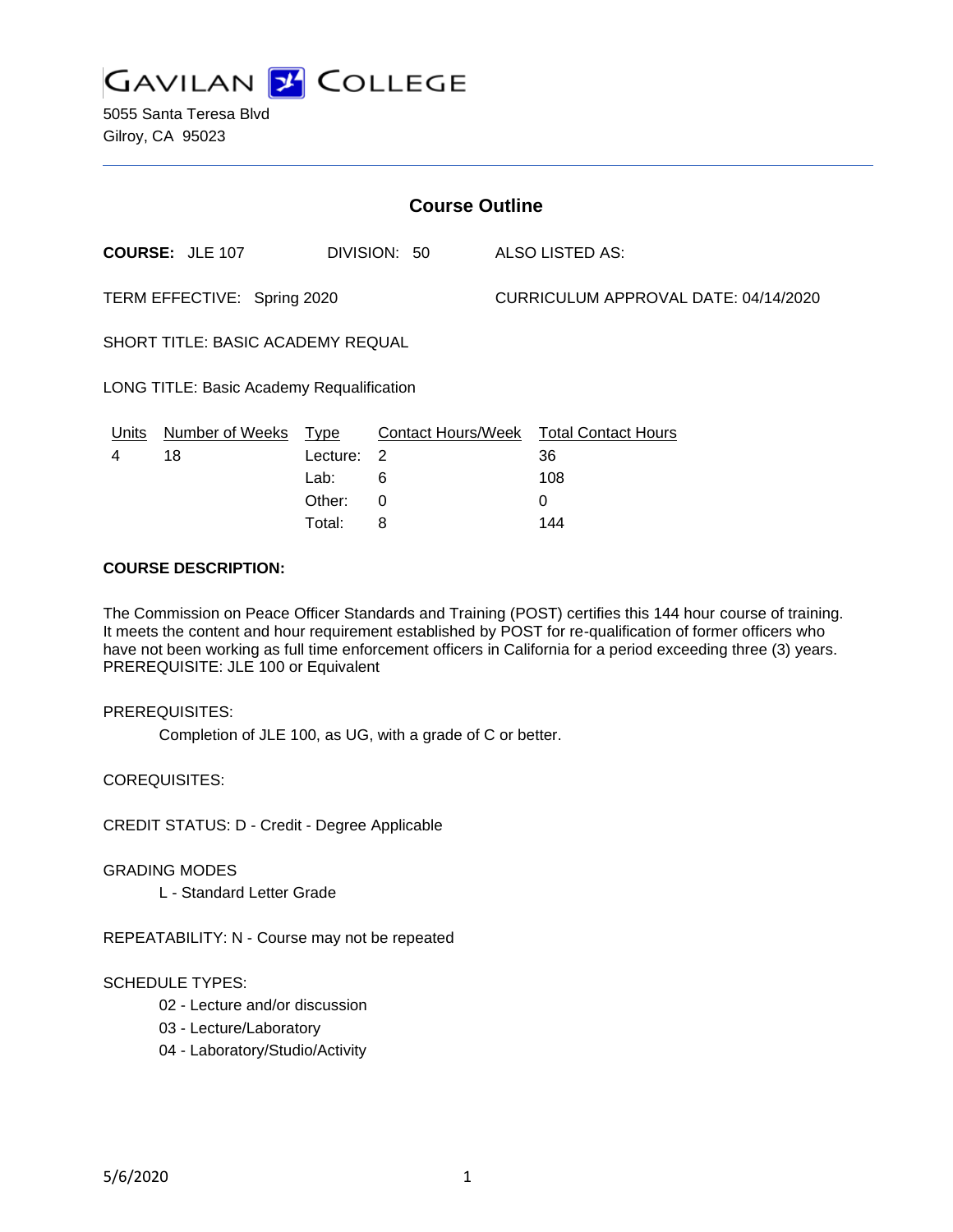# **STUDENT LEARNING OUTCOMES:**

By the end of this course, a student should:

1. Demonstrate required competency as determined by the Commission on Peace Officer Standards and Training including firearms qualification, defensive tactics and techniques and cognitive assessment on various learning domains .

2. Examine community policing and its effect on the community including leadership, department effectiveness, addressing crime and community problems and improving community relations.

3. Recognize elements, classifications and definitions involving crimes against persons and crimes against property.

# **CONTENT, STUDENT PERFORMANCE OBJECTIVES, OUT-OF-CLASS ASSIGNMENTS**

Curriculum Approval Date: 04/14/2020

I. Leadership, Professionalism & Ethics (9 hours)

- A. Leadership
- a. Define leadership
- b. Universal components of leadership
- B. Professionalism and Ethics
- a. Law Enforcement Code of Ethics
- II. Policing in the Community (9 hours)
- A.Community Policing
- B.Communication Techniques
- III. Victimology and Crisis Intervention (9 hours)
- A. Information law enforcement agencies are required by law to provide to victims
- a. Government Code Section(s) 13950-13966
- b. Victims Bill of Rights
- c. Local victim assistance centers
- d. California Victims of Crime Compensation Program
- B. Legal and Procedural Information available to the victims
- IV. People with Disabilities (9 hours)
- A. Americans with Disabilities Act of 1990
- B. Officer Safety
- C. Intellectual/Developmental Disabilities
- D. Categories of Mental Illness
- E. Referral Process
- F. Welfare and Institutions Code Section 5150

Lab Content:

Lab and Lecture are integrated into these subjects.

- I. Crimes against Persons/Death Investigations (4 hours)
- A. Crime Elements required to make an arrest
- a. Battery
- b. Assault with a deadly weapon or by means of force
- c. Elder or Dependent Adult Abuse
- d. Kidnapping
- e. False Imprisonment
- f. Child Abduction
- g. Robbery
- h. Carjacking
- B. Crime Classification

5/6/2020 2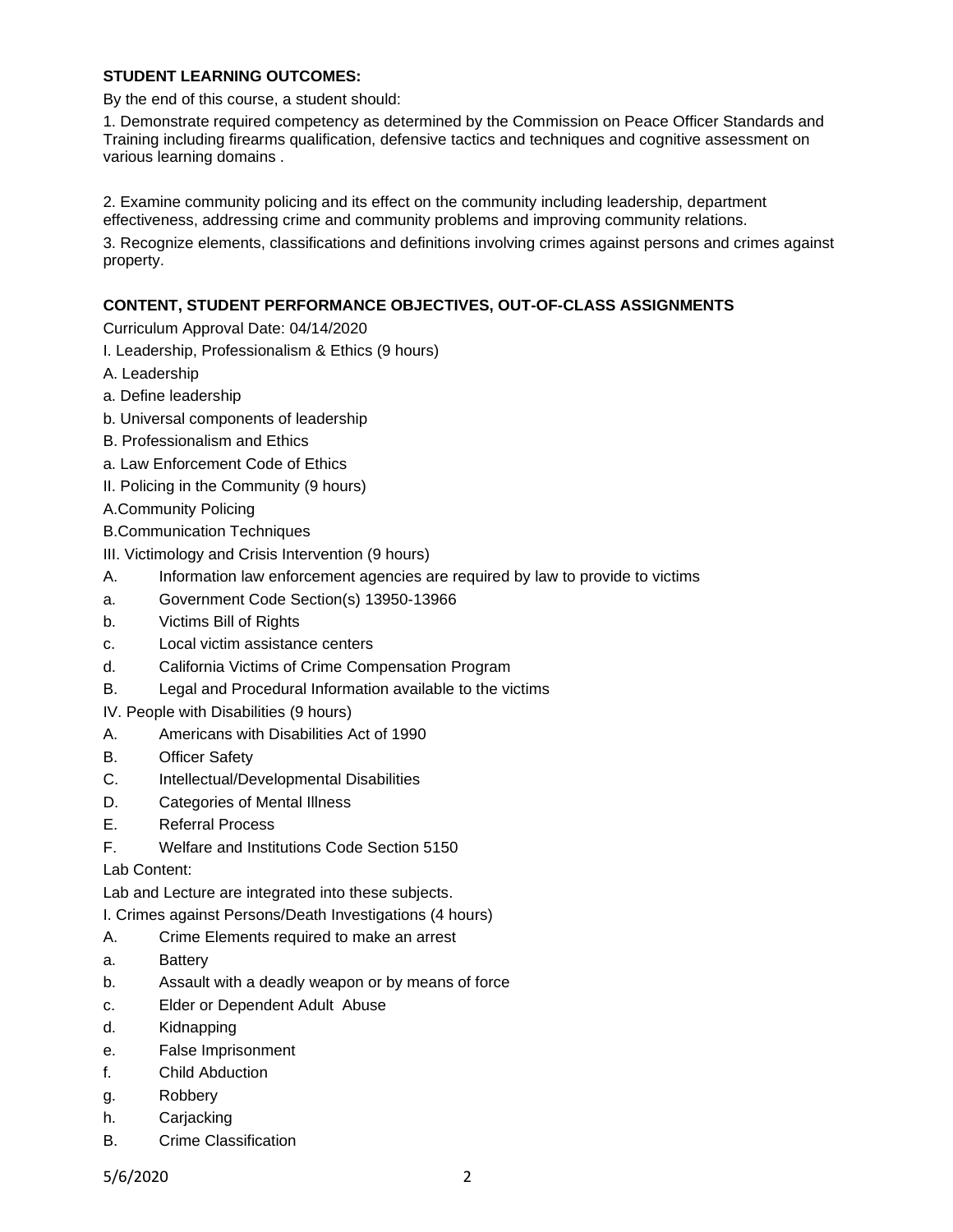- a. Felony
- b. Misdemeanor
- C. Death
- a. Preliminary Investigation
- b. Identification of all parties
- c. Documentation of physical scene
- d. Collection of Evidence
- II. Crimes Against Children (2 hours)
- A. Crime Elements required
- a. Child harm, injury or endangerment
- b. Physical abuse
- c. Lewd or lascivious acts with a child
- d. Annoying or molesting children
- e. Possession of child pornography
- f. Unlawful sexual intercourse
- C. Classification of a misdemeanor or Felony
- D. Professional occupations Required to Report suspected abuse
- E. Definition of child abuse
- III. Sex Crimes (2 hours)
- A. Crime Elements required for sex crimes
- B. Classification as a misdemeanor or felony
- C. Investigation procedure
- a. Interview
- b. Evidence
- c. Medical exam
- d. Legal exam
- e. Victims rights
- D. Services available to sexual assault victims
- E. Requirements for Sex Offender registration

IV. Juvenile Law and Procedure (2 hours)

- A. Protection of rights of juveniles under California law
- a. Peace officers responsibilities to protect rights
- b. Waiver of rights
- B. Temporary custody of a juvenile
- a. Protection
- V. Controlled Substances (2 hours)
- A. Impact of drugs on the body
- B. Categories, physical properties and packaging
- C. How substances are introduced into the body
- D. Crime elements needed to arrest
- E. Clandestine Laboratory / Cultivation
- VI. Laws of Arrest (8 hours)
- A. Consensual encounter
- B. Detention
- a. Arrest
- b. Detention limited in scope
- C. Reasonable suspicion
- a. Observation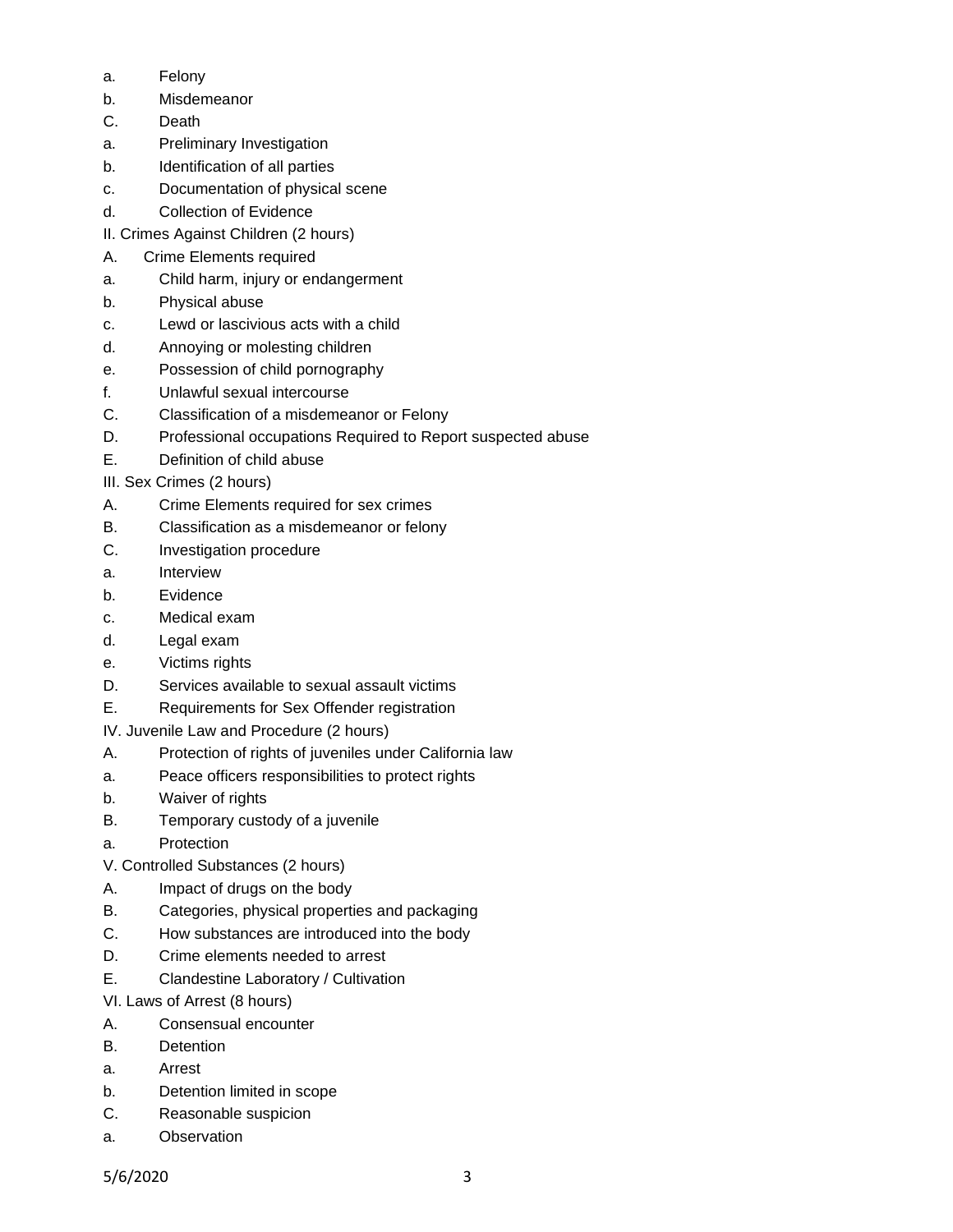- b. Victims
- D. Warrantless searches and seizures during detention
- a. Locate weapons
- E. Probable cause to arrest
- F. Use of force
- a. PC 835a
- b. Force that is reasonable and necessary
- c. Make arrest, prevent escape or overcome resistance
- G. Elements of a warrant for arrest
- a. Requirements for entry into a dwelling to make an arrest
- H. Miranda Warnings
- I. Protect a person?s Fifth Amendment right
- J. Proper administration of Miranda warnings
- K. Interview vs. Interrogation
- VII. Search and Seizure (8 hours)
- A. Constitutional Law
- B. Statutory Law
- C. Evidence Collection
- a. Seize evidence legally
- D. Probable Cause
- E. Warrants
- a. Limitations for serving a search warrant
- b. Nexus Rule
- F. Seizing evidence without a warrant
- a. Plain view
- b. Probable cause
- c. Cursory / frisk/pat searches
- G. Vehicle searches
- H. Legally obtaining physical evidence
- a. Blood
- b. Fingerprints
- VIII. Presentation of Evidence (2 hours)
- A. Role and Responsibilities
- B. Requirements and exceptions
- IX. Vehicle Operations (6 hours)
- A. Operating Law Enforcement Vehicles
- a. Rules of the Road
- b. Liability
- c. Requirements of PC13519.8
- d. Vehicle code 17004.7
- X. Use of Force (8 hours)
- A. Reasonable Force
- B. Force Options
- C. Deadly Force
- a. Identify the factors
- b. Agency policies
- D. Documentation
- XI. Patrol Techniques (1 hour)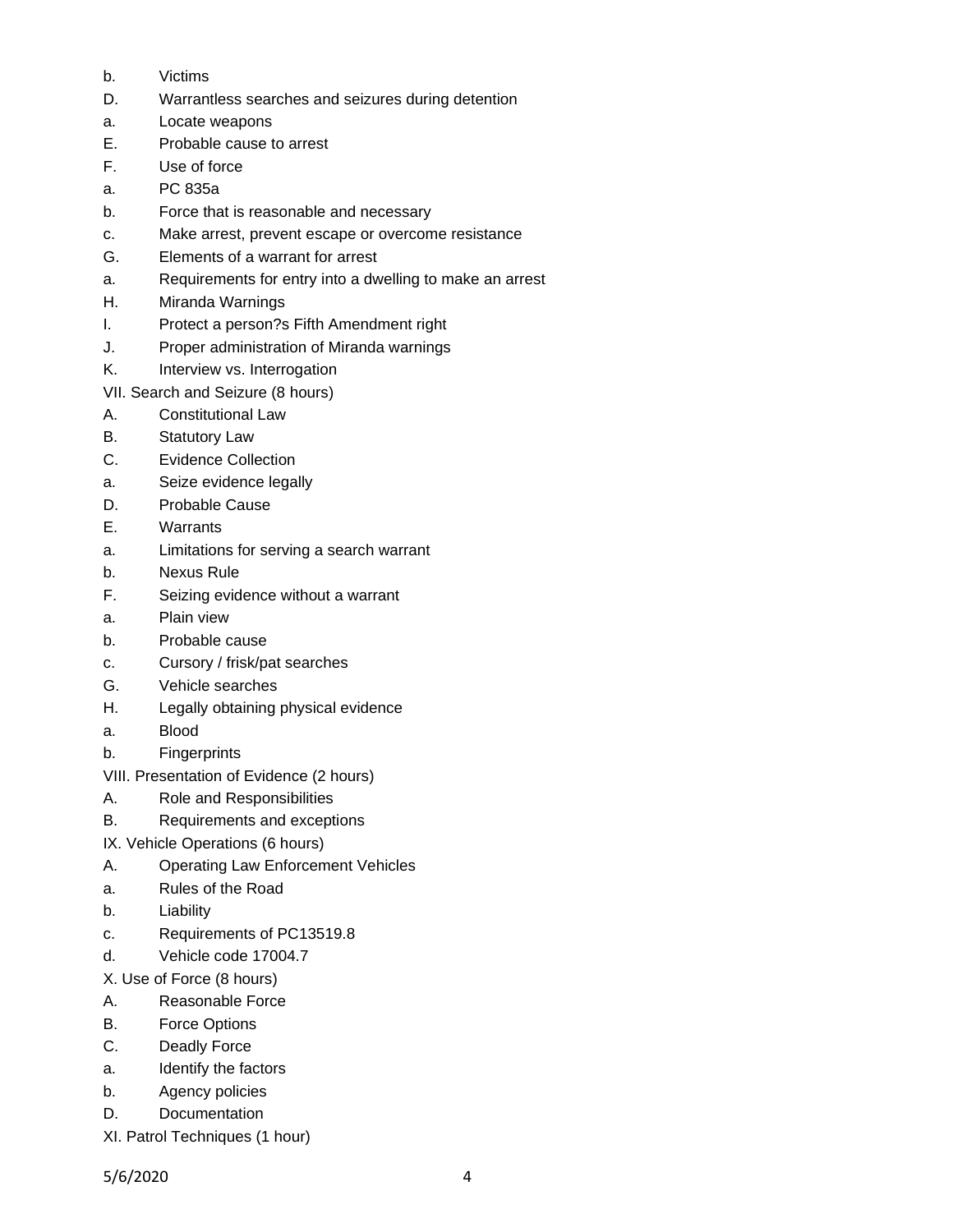- A. Patrol Procedures
- B. Safety
- XII. Vehicle Pullovers (8 hours)
- A. Safety Techniques
- B. Vehicle Stop
- C. Procedures
- D. High Risk Vehicle pullover
- XIII. Crimes in Progress (8 hours)
- A. Officer Safety
- B. Strategies and Tactics
- a. Crime Scene
- C. Effective Officer Actions
- a. Shots Fired
- b. Burglaries
- c. Robberies
- XIV. Domestic Violence (3 hours)
- A. Definition of Domestic Violence (PC13700)
- B. Crime Elements
- C. Cycle of Violence
- D. Common Characteristics
- a. Victim
- b. Batterer
- E. Responding to a Domestic Violence Call
- a. Officer Safety
- b. Probable cause
- c. Physical Evidence
- F. Court Orders
- XV. Missing Persons (2 hours)
- A. Legal and Professional Obligations
- a. Missing child
- b. Missing person
- B. Preliminary Investigation
- XVI. Traffic Enforcement (2 hours)
- A. California Vehicle Code
- B. Public Safety
- C. Legal Authorities to Impound
- D. Driving Under the Influence of Alcohol and/or Drugs
- XVII. Crime Scenes, Evidence, and Forensics (6 hours)
- A. Basic Criminal Investigation Procedure
- a. Existence of Criminal Violation
- b. Identify and Arrest Suspect
- c. Gather and Present Evidence
- XVIII. Arrest and Control (8 hours)
- A. Principles of Arrest and Control
- B. Officer Safety
- C. Person Search
- D. Weapons and / or Contraband
- E. Control Holds and Takedowns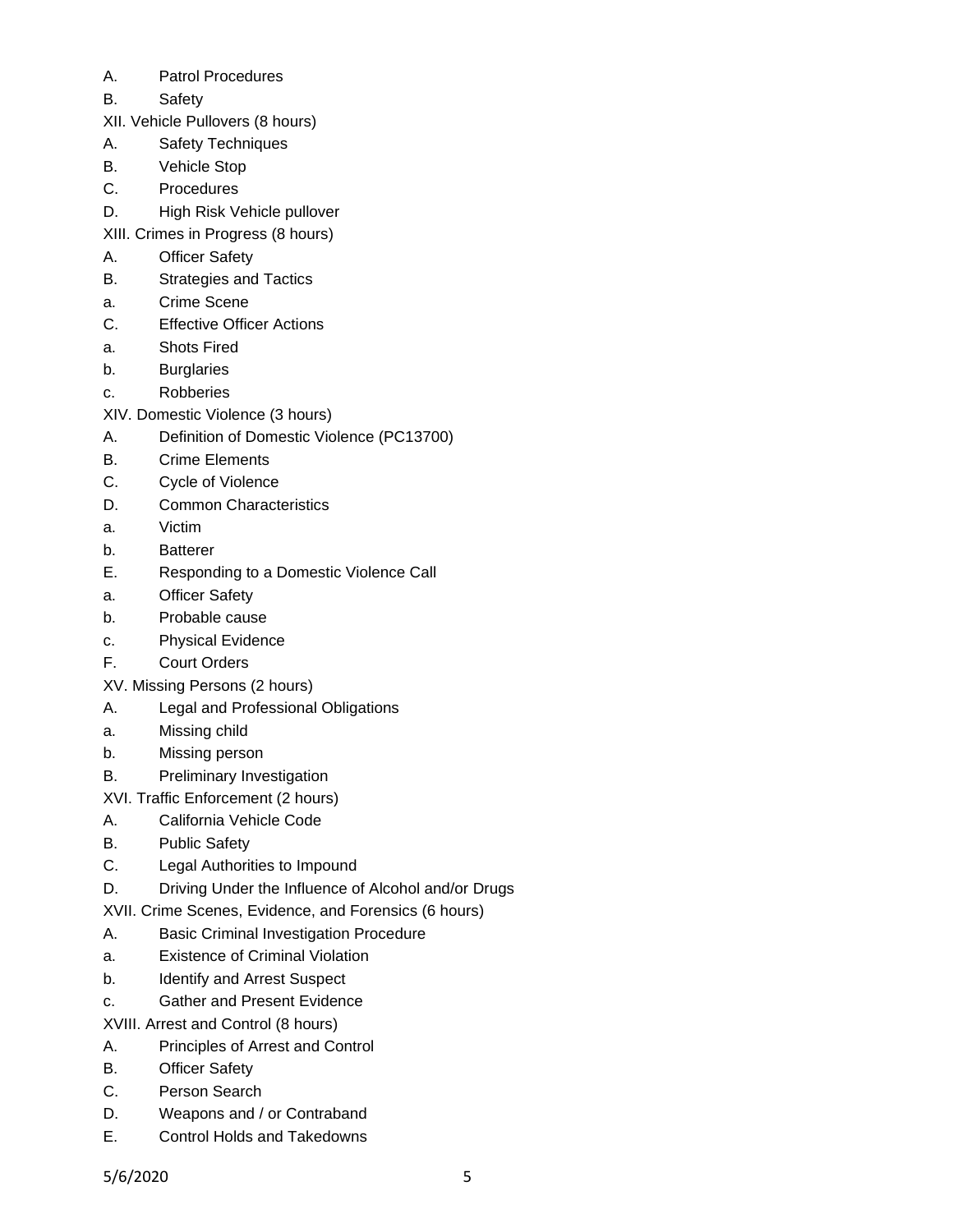- F. Restraint Devises
- G. Maintaining Control of Officers Firearm
- H. Impact Weapons
- I. Transporting a prisoner

XIX. Firearms/ Chemical Agents (16 hours)

- A. Firearms Procedures
- B. Firearms Safety
- a. Treat all firearms as they are loaded
- C. Semiautomatic Pistol and Magazine
- a. Cycle of operation
- D. Shotguns
- E. Safe Handling of Ammunition
- F. Routine Safety Inspection
- G. Skills of Firing Firearms
- a. Drawing and Holstering
- b. Elements to accurately shoot a firearm
- H. Use of Chemical Agents
- a. Deploy Chemical Agents
- b. Effectiveness
- c. Decontamination Procedures
- XX. Gang Awareness (2 hours)
- A. Indicators of Gang Involvement
- B. Gang Related Criminal Activity
- C. Officer Safety
- D. Gang Territory and Communication
- XXI. Crimes Against the Justice System (2 hours)
- A. Crime Elements
- a. Resisting or obstructing a peace officer
- b. Threatening a public officer
- c. Escape
- d. Intimidating victims or whiteness
- B. Crime Classification
- XXII. Weapons Violation (2 hours)
- A. Crimes Related to the Possession of Prohibited Weapons
- B. Crime Elements
- a. Concealed Firearm
- b. Drawing, Exhibiting or Unlawful use of a Deadly Weapon
- C. Crime Classification
- XXIII. Hazardous Materials Awareness (2 hours)
- A. Hazardous Materials Incident
- B. Indicators of Hazardous Materials
- C. Safety Guidelines for Assessing and Approaching
- D. Procedures
- XXIV. Cultural Diversity / Discrimination (2 hours)
- A. Sterotyping
- B. Prejudice
- C. Discrimination
- D. Racial Profiling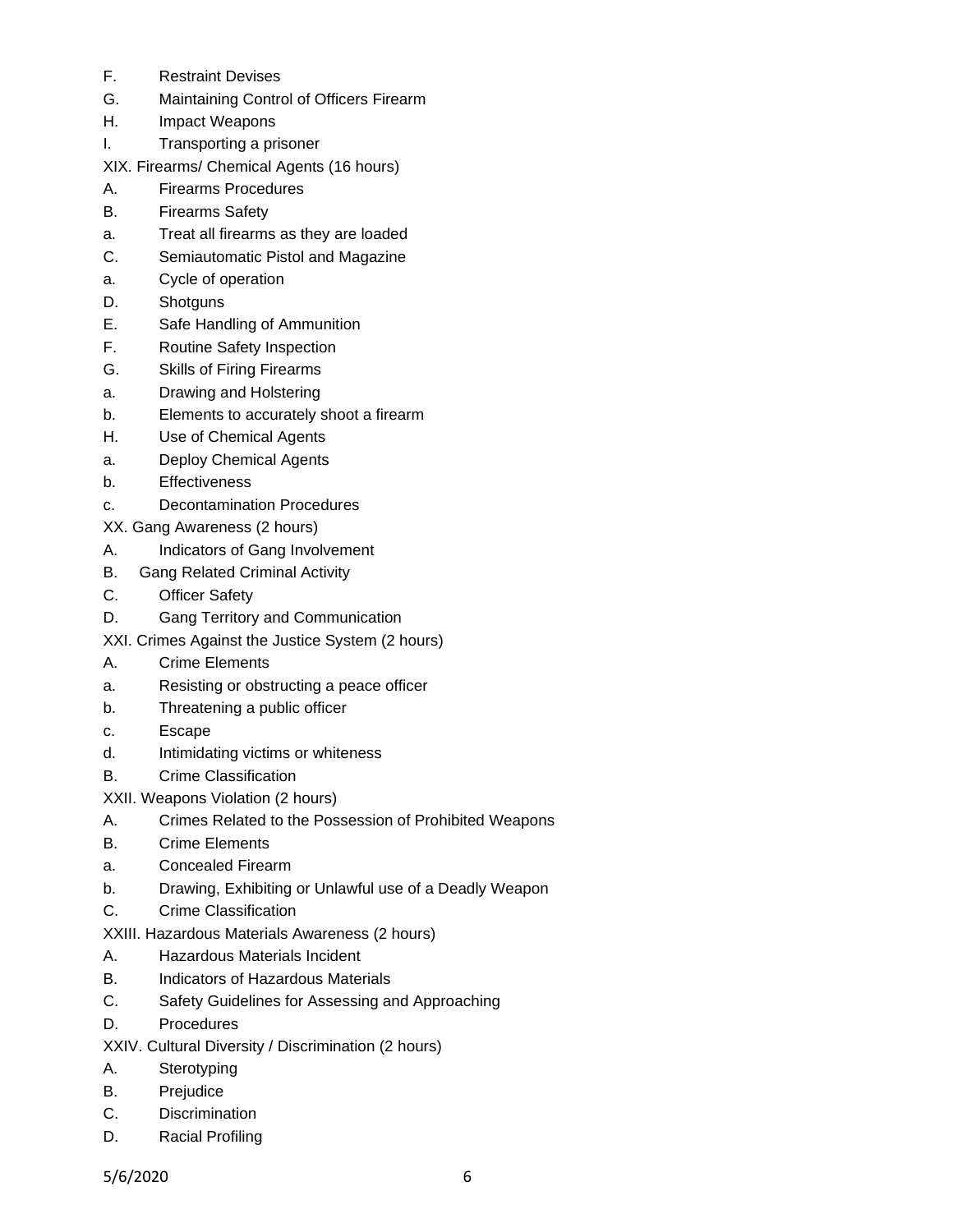- E. Obligations of peace officers in preventing, reporting, and responding
- F. Verbal Communication
- G. Legal definition of a Hate Crime
- H. Sexual Harassment
- a. Federal and State Laws

# **METHODS OF INSTRUCTION:**

Lecture, discussion and demonstration will serve as the medium of instruction. Individual guidance will be provided as required.

# **OUT OF CLASS ASSIGNMENTS:**

Required Outside Hours: 30

Assignment Description:

Review department policy and POST learning domain to identify circumstances and conditions when a peace officer can use reasonable, nonlethal and lethal force.

Review department policy and POST learning domain to identify circumstances and conditions when a peace officer can improve community policing.

Weapon cleaning

Uniform Preparation

Required Outside Hours: 20

Assignment Description: Practice required skills on firearms qualification at the shooting range.

Required Outside Hours: 22

Assignment Description: Study POST Learning Domains including community policing,sex crimes, crimes against children, domestic violence and leadership.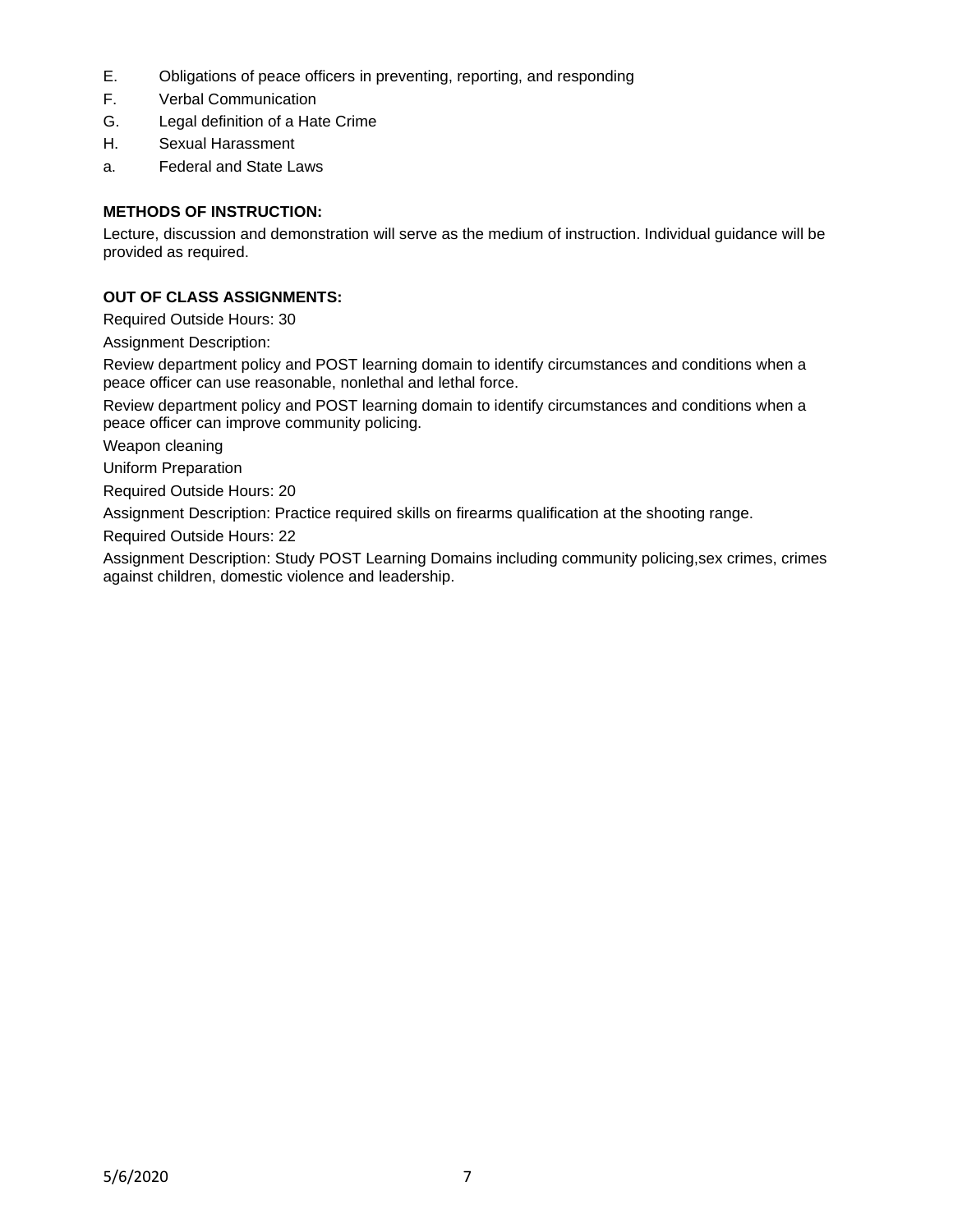# **METHODS OF EVALUATION:**

Writing assignments Percent of total grade: 25.00 % Written Police Reports including investigative reports, citations, accident reports, to be evaluated by instructor using POST standards. Problem-solving assignments Percent of total grade: 25.00 % Collection and preservation of evidence in class exercises, process to be evaluated by instructor using POST standards. Skill demonstrations Percent of total grade: 25.00 % POST Performance exams, graded on POST standards Objective examinations Percent of total grade: 25.00 % POST Learning Domain exam using POST standard.

## **REPRESENTATIVE TEXTBOOKS:**

POST . POST Learning Domains . California : California Peace Officers and Training ,2020. POST learning domain CD Reading Level of Text, Grade: 12

## **Recommended Representative Textbooks**

California Penal Code Book Current Edition. California Vehicle code Book Current Edition. 2014. Crimes in Progress Book Current Edition 2014. First Aid&CPR Books Current Edition. Health & Safety Code Book Current Edition. 2014. POST Workbooks Current Edition. Welfare & Institutions Code Book Current Edition. 2014.